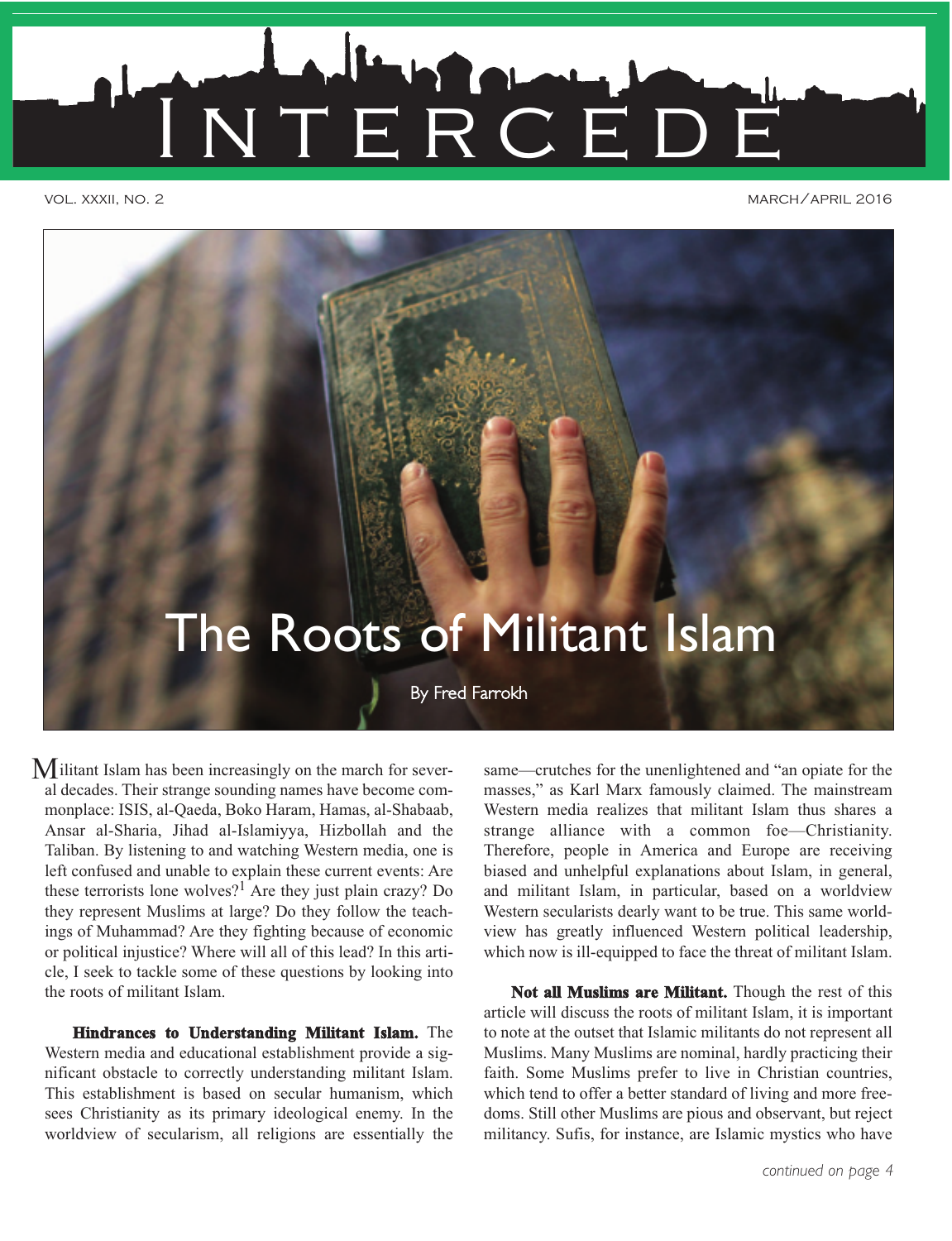

## Until All Have Heard

*How then, can they call on the one they have not believed in? And how can they believe in the one of whom they have not heard? –* Romans 10:14

Mark Brink International Director Global Initiative: Reaching Muslim Peoples



rom 1987 to 2015, *Global Initiative: Reaching Muslim* F *Peoples* has conducted training programs (Islamic Institutes, Muslim Awareness Seminars, etc.) in 68 countries; and 269 cities (including 45 U.S. cities); training 44,265 overseas participants (pastors/laypeople/students/missionaries) and 10,290 students in the U.S. It has been through your generous partnership that *Global Initiative* was raised up at a crucial hour in our Assemblies of God World Missions program to partner with national churches worldwide to offer the hope of the Gospel to over 1.6 billion Muslims.

This issue of *Intercede* addresses a very critical movement the church must understand and address in our world today: militant Islam. There is much confusion in the world



and also in the church as to how to respond to this extreme ideology. Governments must grapple with how a free society should deal with Muslim immigration and the threat that Islamic militants could be among these immigrants coming to the West. As Pentecostal believers, we must consider what the kingdom perspective is on this issue and how the Holy Spirit must give us discernment and empowerment to touch the Muslim world for Christ.

As *Global Initiative* endeavors to equip the church to reach Muslim peoples and our world evaluates its response to militant Islam, I am reminded of a young Jewish girl by the name of Esther and how she became the queen of Persia. She was promoted to a very prominent place of influence at a time when God's people were facing annihilation at the hands of a deceptive enemy. She had a decision to make. Would she remain silent or disinterested? Her uncle Mordecai reminds her of her responsibility:

"For if you remain silent at this time, relief and deliverance will arise for the Jews from another place and you and your father's house will perish. And who knows whether you have not attained royalty for such a time as this?" (Esther 4:14)

*Global Initiative* is positioned "for such a time as this" to assist the church to understand Islam and more importantly, to equip her with the tools to share the gospel of Christ, which is the only answer for militant Islam. I encourage you to partner with us in a couple of different ways to advance the Kingdom of God to Muslim peoples. First, commit to intercession for Muslims. Join the thousands of Jumaa prayer warriors who fast and pray during the noon meal on Fridays. But even move beyond just the Friday prayer time to intercede daily for Muslims as you become aware of prayer points through various media. Our struggle is not against flesh and blood but against the forces of darkness that hold Muslim peoples in its demonic ideology. Second, reach out with love and the gospel to the Muslims in your city. Let the first message that a Muslim immigrant hears be the witness of Christ and the love of Christ through friendship. May God use us to be salt and light to the lost Muslims of our world.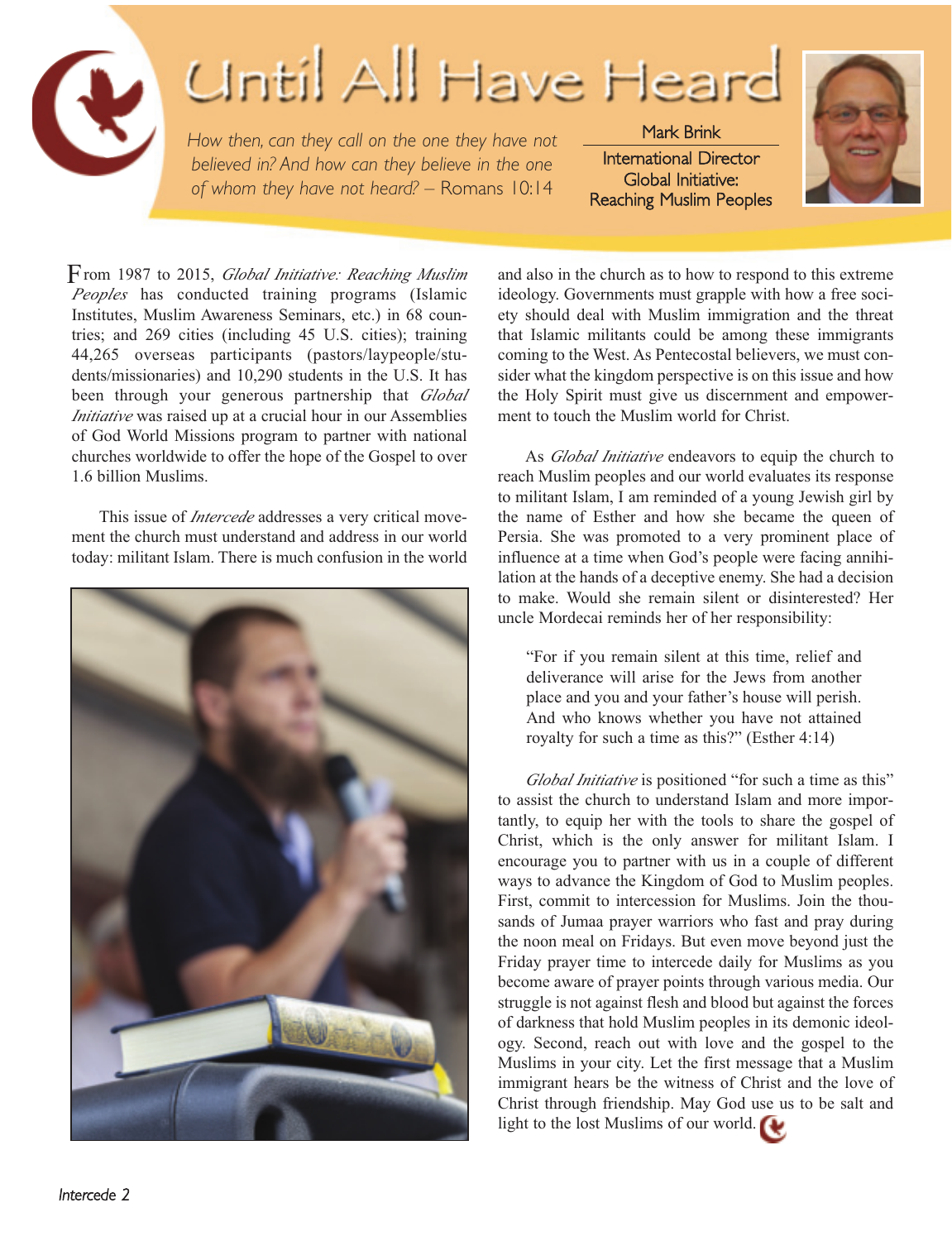

#### **Cleric sentenced to death**

*Nigeria*

A sharia court in Kano, Nigeria has sentenced a Tijjaniyya cleric, Abdul Inyass to death for blasphemy. The court upheld the death sentence passed on Inyass by a lower sharia court.

The verdict ends nine months of secret trial. Inyass and 13 others were arrested last May in Kano during a religious function in the city for blasphemy.

Abdul Inyass was taken to Kano to face trial for blasphemy and inciting violence that led to the burning of a sharia court. State counsel Lamido Sorondinki said five witnesses, including the police, had testified before the court. An upper sharia court sentenced Inyass' accomplices, which included a woman and eight others, to death.

The Sufi preacher Inyass was accused of having issued a statement that mocked the prophet during a religious ceremony. –– *The Post Oracle*

#### **Pastor hacked to death**

#### *Uganda*

Evangelical church members in eastern Uganda are mourning a pastor who was killed amid ongoing Islamic attacks against Christian converts in the region. Pastor Bongo Martin was hacked to death when he and other church members resisted an effort by Muslims to take over their land, local Christians said.

The Christians arrived when Muslims reportedly placed a boundary fence with poles and barbed wire around land of the Pentecostal Church Ministry congregation in Nansololo village near Mazuba, in Namudumba District. Before he was killed the pastor was reportedly told by an imam that he had been warned "many times" that Muslims do not want the church to be located near a mosque. He also opposed reports that the congregation "has been taking our members to your church."

The incident came shortly after friends and family said a Christian policeman, Ismail Kuloba, was shot dead Dec. 8, in the town of Komodo. –– *BosNewsLife*

#### **Clergyman arrested as pilgrimage threat**

#### *Bangladesh*

Bangladeshi police detained Rev. Gilbart Biswas for preaching the gospel and selling religious booklets during Bishwa Ijtema, the second largest Islamic pilgrimage in the world after the Hajj, which is held every year in Tongi (near Dhaka), on the banks of the Turag River.

Deployed to provide security to the event, police justified his arrest on "security grounds" because of his "suspicious behaviour". One officer said that "no one can proclaim the gospel on other religious sites."

Technically, Bangladesh's constitution guarantees citizens the right to profess, practice and propagate faith. "We are very concerned about the arrest of Rev. Gilbart Biswas," said a fellow clergyman, anonymous for security reasons. "He did not commit any crime and was arrested illegally by the police, which has not yet released him."

"Now the judge wants to read the booklet Rev. Gilbart Biswas distributed," he added. "After reading it, he will give his verdict." *–– Asia News*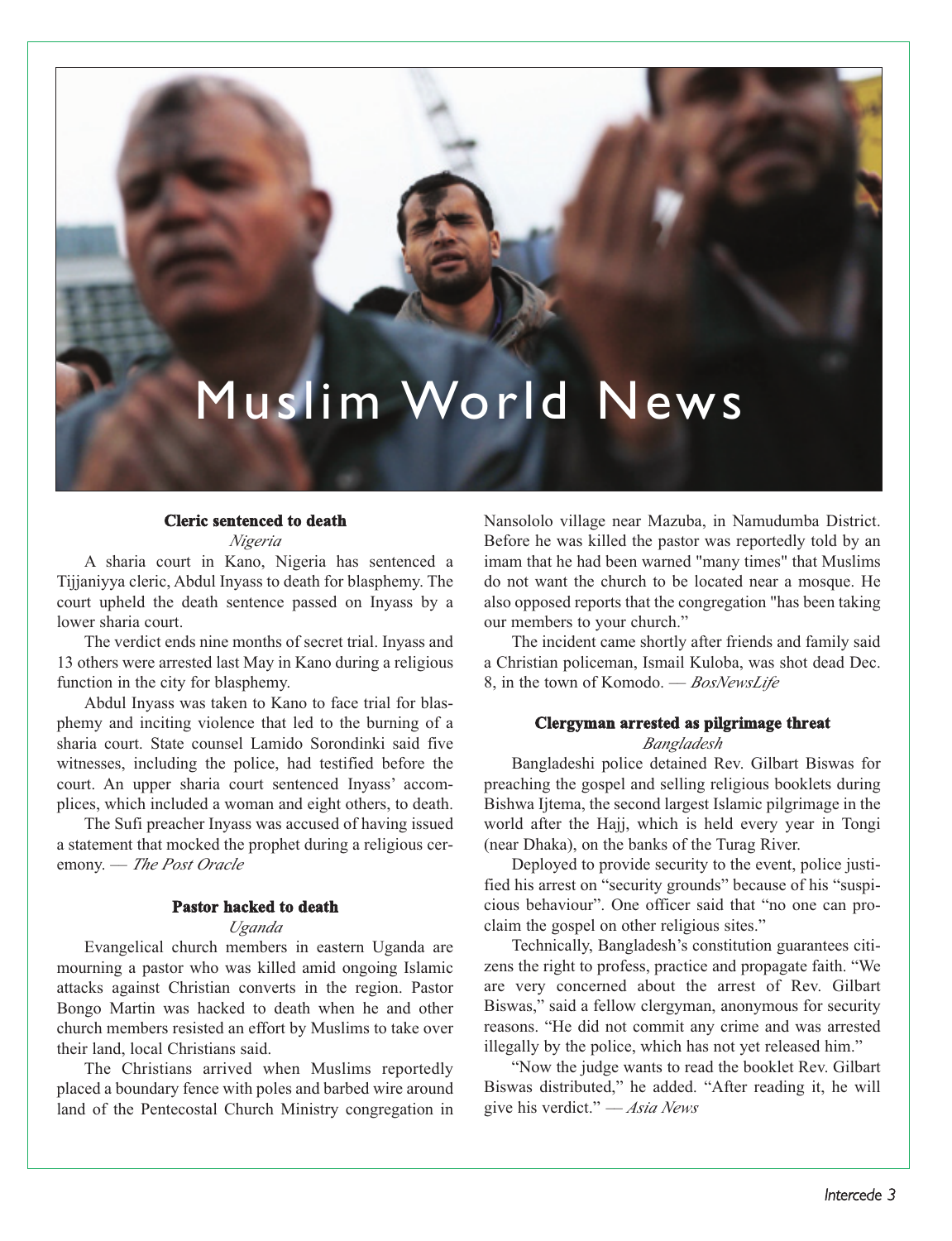## The Roots of

Continued f

a more allegorical way of interpreting their sacred texts than their militant co-religionists. In summary, many Muslims are friendly, hospitable, open-minded, and desire quality relationships with their Christian friends and neighbors. All Muslims need the gospel, whether they are militants or not.

**Why the Past is the Key to Understanding the Present.** Understanding contemporary militant Islam—at least at a basic level—is much simpler than many may think. The key to understanding Islamic militancy, jihad and terrorism is to look back at the genesis of Islam, to the life and teachings of Muhammad. Muhammad's life example and teachings serve both as an inspiration for the militants, as well as the justification for their actions.

**Muhammad's View of Jesus –– "Errorism"**. "Errorism" is not a word you will find in the dictionary. I use it here because it represents the spiritual error and false teachings of Muhammad regarding Jesus—errorism that precedes terrorism. Muhammad lived from A.D. 570 to 632 He knew Christians worshipped Jesus Christ and they believed He died on the cross for the sins of humanity. Jesus Christ is mentioned many times in the Quran, which is the holy book of Muslims.

Nevertheless, Muhammad rejected the biblical Jesus. He cleverly presented a caricature of Jesus. The quranic Jesus was born of the Virgin Mary, was considered a prophet, and did miracles. Yet the quranic Jesus was not God in the flesh (Sura 112:3), he was not the Eternal Son (Suras 4:171; 9:30), and he did not die on the cross (Sura 4:157-158). Muhammad taught that in the last days Jesus will return to earth, break the sign of the cross, kill pigs, and lead Muslims in Islamic prayers (Sahih Bukhari, Volume 4, Book 55, Hadith 657). Then this Islamic Jesus will lead jihad (holy struggle/war) against infidels, get married, die, and be buried next to Muhammad in Medina, Saudi Arabia. In short, Muhammad converted the Lord Jesus Christ into a devoted, militant Muslim who serves the prophet of Islam and his militant agenda.

Muhammad rejected the Prince of Peace, so it is not surprising he became a man of war. As Christians we understand that "having been justified by faith, we have peace with God through our Lord Jesus Christ" (Romans 5:1). Sadly, Muhammad did not experience this peace with God. In fact, Muhammad set up a theological system



based on salvation by works (Sura 101:6-11). In all these things, Muhammad missed God's plan of righteousness and sought to establish his own.

**Jihad in the Cause of Allah.** Muhammad was an overcomer. He was orphaned as a young boy, his parents dying by the time he was six years old. At 40, he felt the Angel Gabriel spoke to him, and he began to preach a message which he called "Islam." Muhammad emphasized strict monotheism. Since his kinsmen were polytheists, they mocked and rejected him. But Muhammad again persevered and eked out a small but growing following of disciples who were called "Muslims."

Due to persecution in Mecca, Muhammad and the Muslim community emigrated to Medina in A.D. 622, in a key event known as the Hijra. Medina was an oasis populated by farmers. But the Meccan Muslims who emigrated to Medina were traders who were not familiar with agriculture. In considering how the Muslims would support themselves, Muhammad and his followers decided to utilize the well-accepted Arab practice of the desert raid, or *razzia*, in which one tribe would raid the caravans of another, stealing their goods.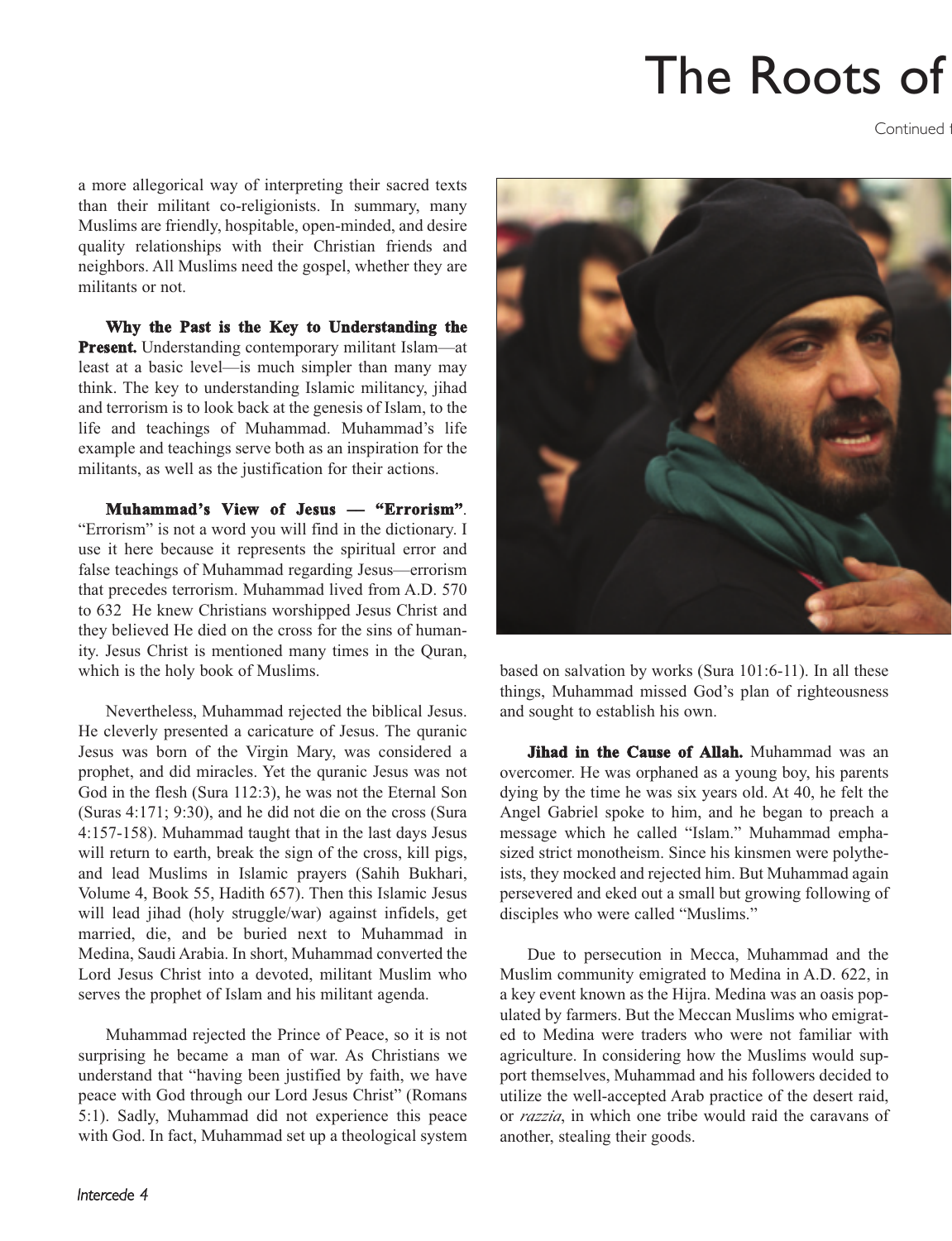### Militant Islam

from Page 1



Within a year of the Hijra, Muslims began raiding caravans of the Meccans who rejected Muhammad. Muhammad's uncle led the first raid, which was a successful heist. Muhammad himself led three of the subsequent raids against the Meccans. Of course, blood was shed. The Meccans, realizing their way of business was in jeopardy, sent a fighting force to Medina, which the Muslims defeated in March 624 at the Battle of Badr.

The Muslims took Meccan prisoners at Badr. Muhammad's lieutenant Umar (who became the second caliph) wanted to kill them all. But Muhammad, knowing the Muslims needed money, allowed many of the POWs to be ransomed by wealthy relatives. However, two learned men who had previously ridiculed Muhammad were shown no mercy. Muhammad ordered them beheaded. One pleaded with Muhammad, "Who will look after my young sons?" Muhammad famously replied, "Hell!"<sup>2</sup>

In his decade at Medina, Muhammad transformed and sanctified the Arabian practice of the desert raid into "jihad" or "holy struggle." Muhammad's biographer W.M. Watt states: "The normal Arab practice of the *razzia* was taken over by the Islamic community. In being taken over, it was transformed. It became an activity of believers against unbelievers, and wherefore took place within a religious context. The Emigrants were described as 'striving with goods and persons in the way of God.'"<sup>3</sup>

The Quran teaches Muhammad is the life example for all Muslims (33:21). Muhammad practiced what he preached, giving many teachings on jihad and terrorism. Space permits room only for a few. The prophet of Islam stated: "The example of a Mujahid [holy warrior] in Allah's Cause is like a person who fasts and prays continuously. Allah guarantees that He will admit the Mujahid in His Cause into Paradise if he is killed" (Sahih Bukhari, Vol. 4, Book 52, Hadith 46). Another teaching of Muhammad declares: "A single endeavor (of fighting) in Allah's Cause in the forenoon or in the afternoon is better than the world and whatever is in it" (Sahih Bukhari, Vol. 4, Book 52, Hadith 50). These are the same statements cited by jihadists today.

**Terrorism.** The prospect of raids and death terrorized Muhammad's opponents. He claimed, "I have been made victorious through terror cast in the hearts of the unbelievers" (Sahih Bukhari, Vol. 4, Book 52, Hadith 220). It is no surprise, then, when disciples of Muhammad today seek to emulate Muhammad by terrorizing unbelievers. They seek to intimidate so they can ultimately defeat and control. The rules of warfare practiced by Western nations were greatly impacted by Christian ethics, hence their rules regarding mandatory uniforms, and safeguarding non-combatant civilians and POWs. Yet, militant Muslims employ an "ends justify the means" policy. If burning POWs in cages or raping civilian women terrorizes opponents and weakens the will to fight, groups like ISIS see no ethical dilemma in employing these tactics.

In the first 50 years of Islam, all significant Muslim leaders were also militants. The first caliphs: Abu Bakr, Umar, Uthman, Ali, and Muawiya all used the sword to spread Islam. Within a few generations, they forcefully conquered all of the Middle East, North Africa, Central Asia, and parts of Europe.

**Contemporary Islamic Militancy.** The goal of the militant Muslims of today is the same goal set out by Muhammad: Islamic world domination. Sura 9:29 states: "Fight those who do not believe in Allah or in the Last *continued on page 6*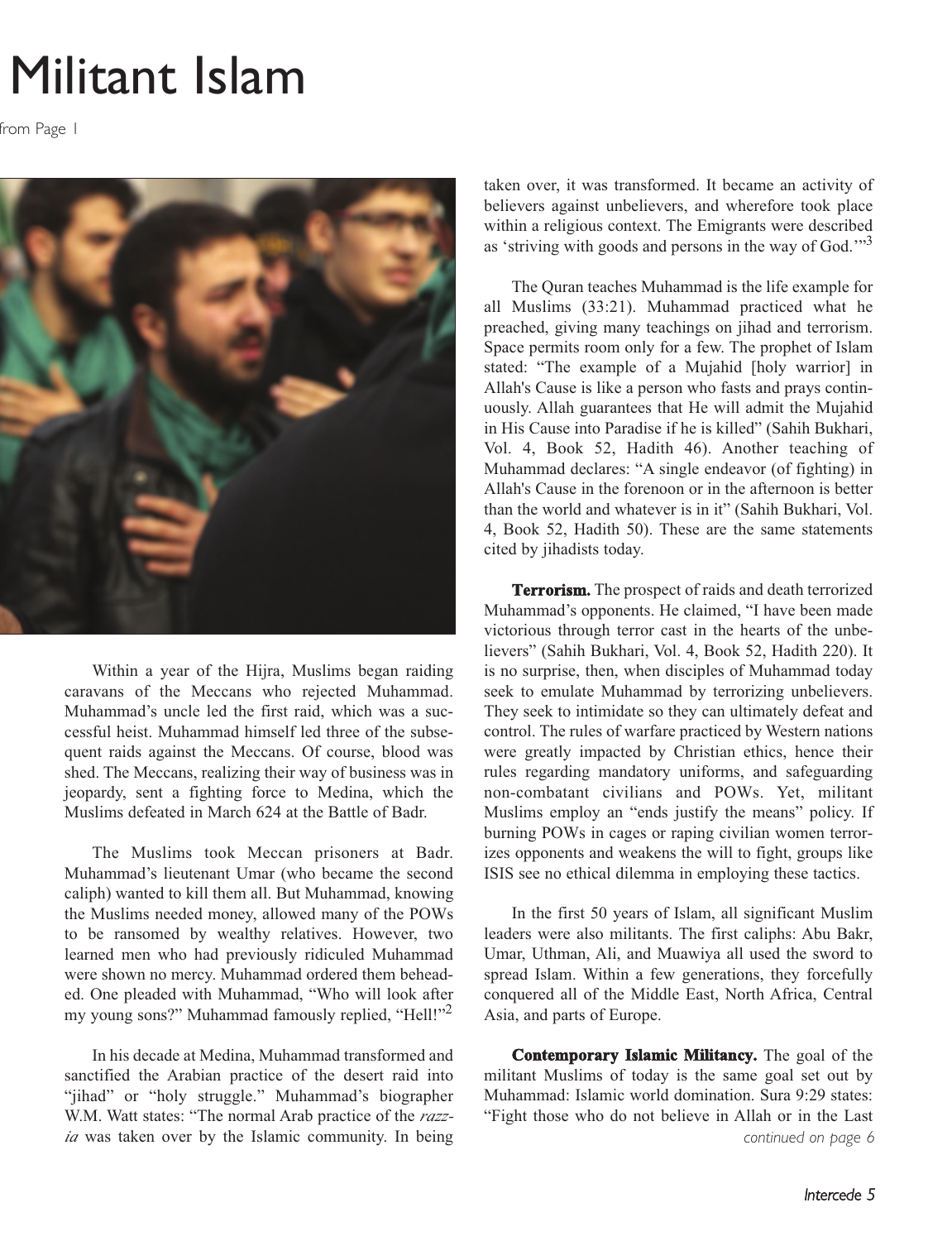### The Roots of Militant Islam

continued from page 5

Day and who do not consider unlawful what Allah and His Messenger have made unlawful and who do not adopt the religion of truth from those who were given the Scripture—[fight] until they give the *jizyah* [religious tax] willingly while they are humbled."

Fourteen centuries have passed since Muhammad's time. The past half century has witnessed a strong resurgence of militant Islam, based on the Quran, and the example of Muhammad. This worldview has been supported and promoted by many Sunni and Shia scholars. Perhaps the most influential Sunni scholar has been Sayyid Qutb, an Egyptian who was hanged by his government in 1966. Qutb was a great influence on Osama bin Laden, and on bin Laden's successor, Ayman al-Zawahiri, as well as many other contemporary jihadists.

Qutb pointed Muslims to the example of Muhammad and early Islam. He wrote: "At one time this Message [Islam] created a generation—the generation of the Companions of the Prophet––without comparison in the history of Islam, even in the entire history of man….The spring from which the Companions of the Prophet––peace be on him––drank was the Quran—only the Quran And the Hadith [authentic sayings] of the Prophet and his teachings were offspring of this fountainhead."4

Qutb also stated that early Muslim caliphs practiced offensive warfare against infidels, not just defensive warfare. This is required to bring about the goal of Islamic world domination. He chastises pacifistic Muslims as ignorant ("jahili") defeatists. In his famous work, *Milestones Along the Way*, in Chapter 4, "Jihad in the Cause of Allah," Qutb calls for the overthrow of all earthly governments that deprive humanity of the right to live under the Law of God as given by Muhammad.

Though the jihadist perspective is not the only valid interpretation of Islam, it is on the rise today. Militants seek to overthrow infidel governments, and bring them into the "Dar al-Islam" ("Abode of Islam"). Even attacks by lone wolves are part of a larger plan for Islamic world domination, not a protest against perceived injustices.

**Let Muslims See the Real Jesus.** The silver lining in the resurgence of militant Islam is that many Muslims are becoming disillusioned with Islam. More Muslims are open now to the gospel than ever before. A recent global survey estimates 9 million Muslims have come to faith in Jesus in this generation!5 Revivals are breaking out in many Muslim countries and communities. Part of this is due to the revulsion caused by militant Islam. One Christian minister among Muslim reports:

"A few weeks ago I received an email from one of my students. She's working among Muslim women and had just gotten off the phone with one of her friends who was weeping uncontrollably. My student initially assumed someone in her family had died. However, once my student's friend regained her composure she made a startling statement: 'I have been a Muslim for 41 years and in all that time have never questioned Islam. But now I have decided to leave it.' When my student asked her, 'Why?' she related that she had been watching ISIS videos, and, because of the brutality that they justified as being the 'methods of the Prophet,' she decided to leave Islam."6

Muhammad and his early followers were characterized by militancy. Compare this with Jesus, who led no army. When Peter sought to defend Jesus by the sword, Jesus rebuked him. Jesus' apostles went into the world to preach the gospel, armed only with the love of God. Let us follow the example of Jesus and his disciples by taking the gospel of peace to the end of the world. May this message touch many Muslim lives, including those of militant Muslims, who trade the covenant of Muhammad for the new covenant of our Lord Jesus Christ. The days of spiritual harvest are upon us!

<sup>6</sup> commanetwork.com/how-is-isis-spreading-the-gospel

<sup>1</sup> nbcnews.com/news/us-news/how-isis-uses-twitter-lonewolves-carry-out-attacks-free-n353996

<sup>2</sup> Maxine Rodinson, *Muhammad*. Translated by Anne Carter, Pantheon Books, NY, 1971, p. 167.

<sup>3</sup> W. Montgomery Watt, *Muhammad: Prophet and Statesman*, Oxford: Oxford University Press, p. 108.

<sup>4</sup> Sayyid Qutb, *Milestones Along the Way*, pp. 2-3. English translation: majalla.org/books/2005/qutb-nilestone.pdf

<sup>5</sup> Patrick Johnstone and Duane A. Miller, "Believers in Christ from a Muslim Background: A Global Census," *Interdisciplinary Journal of Research on Religion*, vol. 11, Article 10, 2015.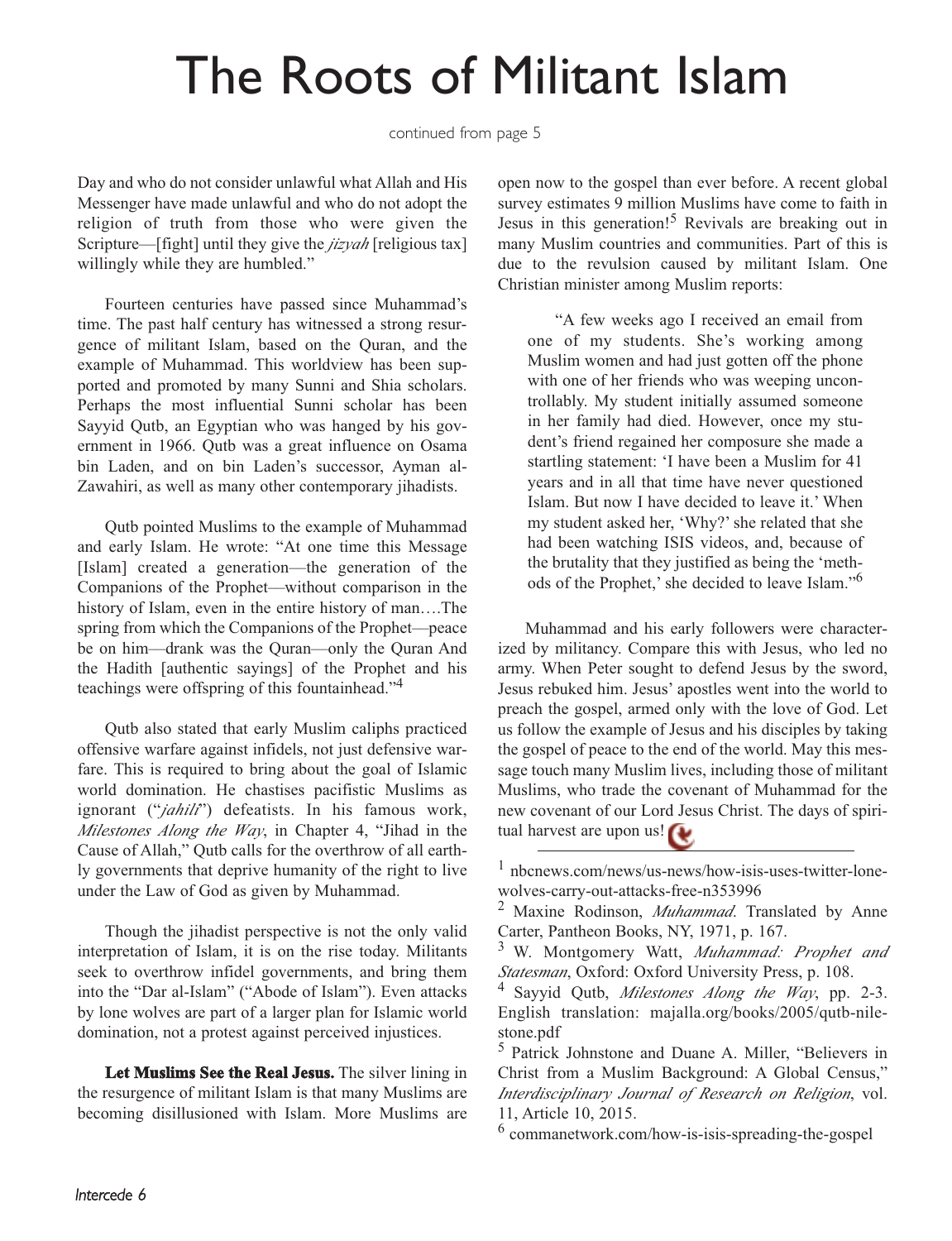# **JUMAA PRAYER FELLOWSHIP**

*Jumaa Prayer is now on Facebook. Please join today: Facebook.com/JumaaPrayer*

#### **Friday, March 4. 2016. Please pray**

*…for a Global Initiative team member* conducting an Institute for Islamic Studies in Northern Asia during Mar. 5-11.

*…for European ministry outreaches* to newly-arrived Muslim refugees.

*…for Arabs in Palestine* who have come to the Lord from Muslim backgrounds.

#### **Friday, March 11, 2016. Please pray**

*…for Christians in Iran,* as tensions mount between Iran and Saudi Arabia. *…for the need in Finland for more Arabic speakers* to help with outreach ministries to newly-arrived Syrians and Iraqis.

*…for peace and justice to prevail in the Middle East,* especially in Syria and Iraq.

#### **Friday, March 18, 2016. Please pray**

*…for national churches in sub-Sahara Africa* who are placing a priority on reaching Muslim unreached people groups on their continent.

*…for four Muslim Turks* who have recently come to Christ in a major Turkish city.

*…for social media ministry efforts* to connect with seeking Muslims.

#### **Friday, March 25, 2016. Please pray**

*…for a class on Islam and Animism* being taught in Ethiopia by a Global Initiative team member during Mar.  $28 - Apr. 1.$ 

*…for wisdom for church planters* in predominately Muslim areas of Indonesia.

*…for Zainah (pseudonym) in Algeria,* as she relates her newfound faith in Jesus to her family.

#### *I urge, then, first of all that requests, prayers, intercession and thanksgiving be made for everyone. — 1 Timothy 2:1, NIV*

*Intercede 7*